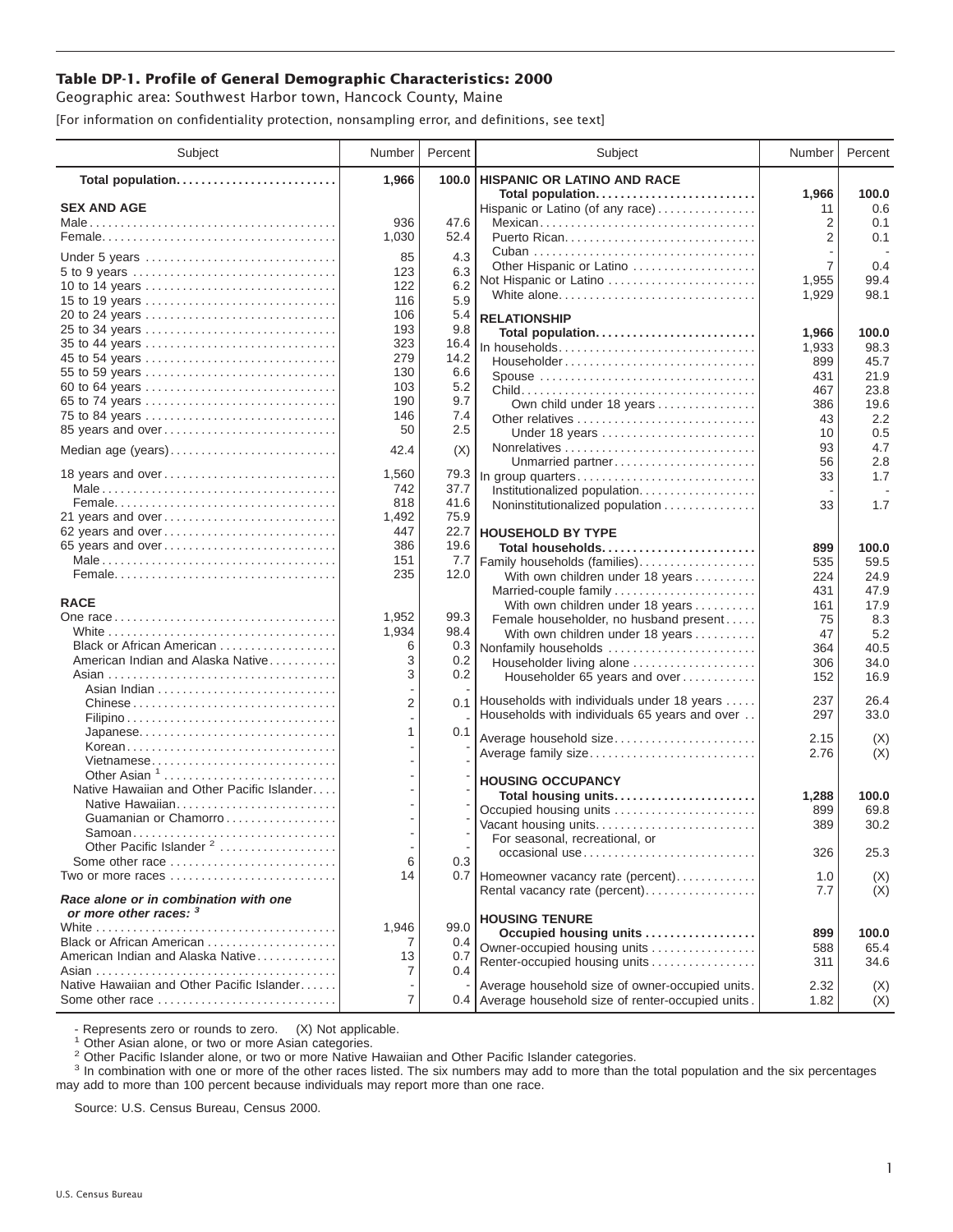## **Table DP-2. Profile of Selected Social Characteristics: 2000**

Geographic area: Southwest Harbor town, Hancock County, Maine

[Data based on a sample. For information on confidentiality protection, sampling error, nonsampling error, and definitions, see text]

| Subject                                                                       | Number | Percent    | Subject                                 | Number              | Percent    |
|-------------------------------------------------------------------------------|--------|------------|-----------------------------------------|---------------------|------------|
| <b>SCHOOL ENROLLMENT</b>                                                      |        |            | <b>NATIVITY AND PLACE OF BIRTH</b>      |                     |            |
| Population 3 years and over                                                   |        |            | Total population                        | 1,966               | 100.0      |
| enrolled in school                                                            | 405    |            |                                         | 1,942               | 98.8       |
| Nursery school, preschool                                                     | 20     | 4.9        | Born in United States                   | 1,909               | 97.1       |
| Kindergarten                                                                  | 18     | 4.4        | State of residence                      | 1,130               | 57.5       |
| Elementary school (grades 1-8)                                                | 213    | 52.6       | Different state                         | 779                 | 39.6       |
| High school (grades 9-12)                                                     | 109    | 26.9       | Born outside United States              | 33                  | 1.7        |
| College or graduate school                                                    | 45     | 11.1       | Foreign born                            | 24                  | 1.2        |
|                                                                               |        |            | Entered 1990 to March 2000              | 6                   | 0.3        |
| <b>EDUCATIONAL ATTAINMENT</b>                                                 |        |            | Naturalized citizen                     | 7                   | 0.4        |
| Population 25 years and over                                                  | 1,412  | 100.0      |                                         | 17                  | 0.9        |
| Less than 9th grade                                                           | 35     | 2.5        |                                         |                     |            |
| 9th to 12th grade, no diploma                                                 | 208    | 14.7       | <b>REGION OF BIRTH OF FOREIGN BORN</b>  |                     |            |
| High school graduate (includes equivalency)                                   | 395    | 28.0       | Total (excluding born at sea)           | 24                  | 100.0      |
| Some college, no degree                                                       | 243    | 17.2       |                                         | 8                   | 33.3       |
| Associate degree                                                              | 71     | 5.0        |                                         | 6                   | 25.0       |
| Bachelor's degree                                                             | 301    | 21.3       |                                         |                     |            |
| Graduate or professional degree                                               | 159    | 11.3       |                                         |                     |            |
|                                                                               | 82.8   |            |                                         | $\overline{2}$<br>8 | 8.3        |
| Percent high school graduate or higher<br>Percent bachelor's degree or higher | 32.6   | (X)<br>(X) | Northern America                        |                     | 33.3       |
|                                                                               |        |            | <b>LANGUAGE SPOKEN AT HOME</b>          |                     |            |
| <b>MARITAL STATUS</b>                                                         |        |            | Population 5 years and over             | 1,888               | 100.0      |
| Population 15 years and over                                                  | 1,627  | 100.0      | English only                            | 1,848               | 97.9       |
| Never married                                                                 | 373    | 22.9       | Language other than English             | 40                  | 2.1        |
| Now married, except separated                                                 | 904    | 55.6       | Speak English less than "very well"     | 21                  | 1.1        |
|                                                                               | 25     | 1.5        | Spanish                                 | $\overline{2}$      | 0.1        |
|                                                                               | 158    | 9.7        | Speak English less than "very well"     | 2                   | 0.1        |
|                                                                               | 132    | 8.1        | Other Indo-European languages           | 32                  | 1.7        |
|                                                                               | 167    | 10.3       | Speak English less than "very well"     | 13                  | 0.7        |
|                                                                               | 105    | 6.5        | Asian and Pacific Island languages      | 6                   | 0.3        |
|                                                                               |        |            | Speak English less than "very well"     | 6                   | 0.3        |
| <b>GRANDPARENTS AS CAREGIVERS</b>                                             |        |            | <b>ANCESTRY</b> (single or multiple)    |                     |            |
| Grandparent living in household with                                          |        |            | Total population                        | 1,966               | 100.0      |
| one or more own grandchildren under                                           |        |            | Total ancestries reported               | 2,116               | 107.6      |
|                                                                               | 18     | 100.0      |                                         |                     |            |
| Grandparent responsible for grandchildren                                     | 18     | 100.0      |                                         | 10                  | 0.5        |
| <b>VETERAN STATUS</b>                                                         |        |            |                                         | 8                   | 0.4        |
| Civilian population 18 years and over                                         | 1,506  | 100.0      |                                         | 15                  | 0.8        |
| Civilian veterans                                                             | 267    | 17.7       |                                         | 570                 | 29.0       |
|                                                                               |        |            | French (except Basque) <sup>1</sup>     | 152                 | 7.7        |
| <b>DISABILITY STATUS OF THE CIVILIAN</b>                                      |        |            | French Canadian <sup>1</sup>            | 20                  | 1.0        |
| NONINSTITUTIONALIZED POPULATION                                               |        |            |                                         | 213                 | 10.8       |
| Population 5 to 20 years                                                      | 395    | 100.0      |                                         |                     |            |
| With a disability                                                             | 40     | 10.1       |                                         |                     |            |
| Population 21 to 64 years                                                     | 1,074  | 100.0      |                                         | 265                 | 13.5       |
| With a disability                                                             | 147    | 13.7       |                                         | 74                  | 3.8        |
|                                                                               | 62.6   | (X)        |                                         | 13                  | 0.7        |
| No disability                                                                 | 927    | 86.3       | Norwegian                               | 26<br>29            | 1.3<br>1.5 |
| Percent employed                                                              | 80.2   | (X)        |                                         | 25                  | 1.3        |
| Population 65 years and over                                                  | 379    | 100.0      |                                         | 22                  | 1.1        |
| With a disability                                                             | 147    | 38.8       | Scotch-Irish                            | 100                 | 5.1        |
|                                                                               |        |            |                                         | 68                  | 3.5        |
| <b>RESIDENCE IN 1995</b>                                                      |        |            |                                         |                     |            |
| Population 5 years and over                                                   | 1,888  | 100.0      | Subsaharan African                      |                     |            |
| Same house in 1995                                                            | 1,186  | 62.8       |                                         | 25                  | 1.3        |
| Different house in the U.S. in 1995                                           | 691    | 36.6       |                                         | 4                   | 0.2        |
| Same county                                                                   | 330    | 17.5       |                                         |                     |            |
| Different county                                                              | 361    | 19.1       | United States or American               | 196                 | 10.0       |
| Same state                                                                    | 78     | 4.1        |                                         | 32                  | 1.6        |
| Different state                                                               | 283    | 15.0       | West Indian (excluding Hispanic groups) |                     |            |
|                                                                               | 11     |            | 0.6 Other ancestries                    | 249                 | 12.7       |

-Represents zero or rounds to zero. (X) Not applicable. 1 The data represent a combination of two ancestries shown separately in Summary File 3. Czech includes Czechoslovakian. French includes Alsatian. French Canadian includes Acadian/Cajun. Irish includes Celtic.

Source: U.S. Bureau of the Census, Census 2000.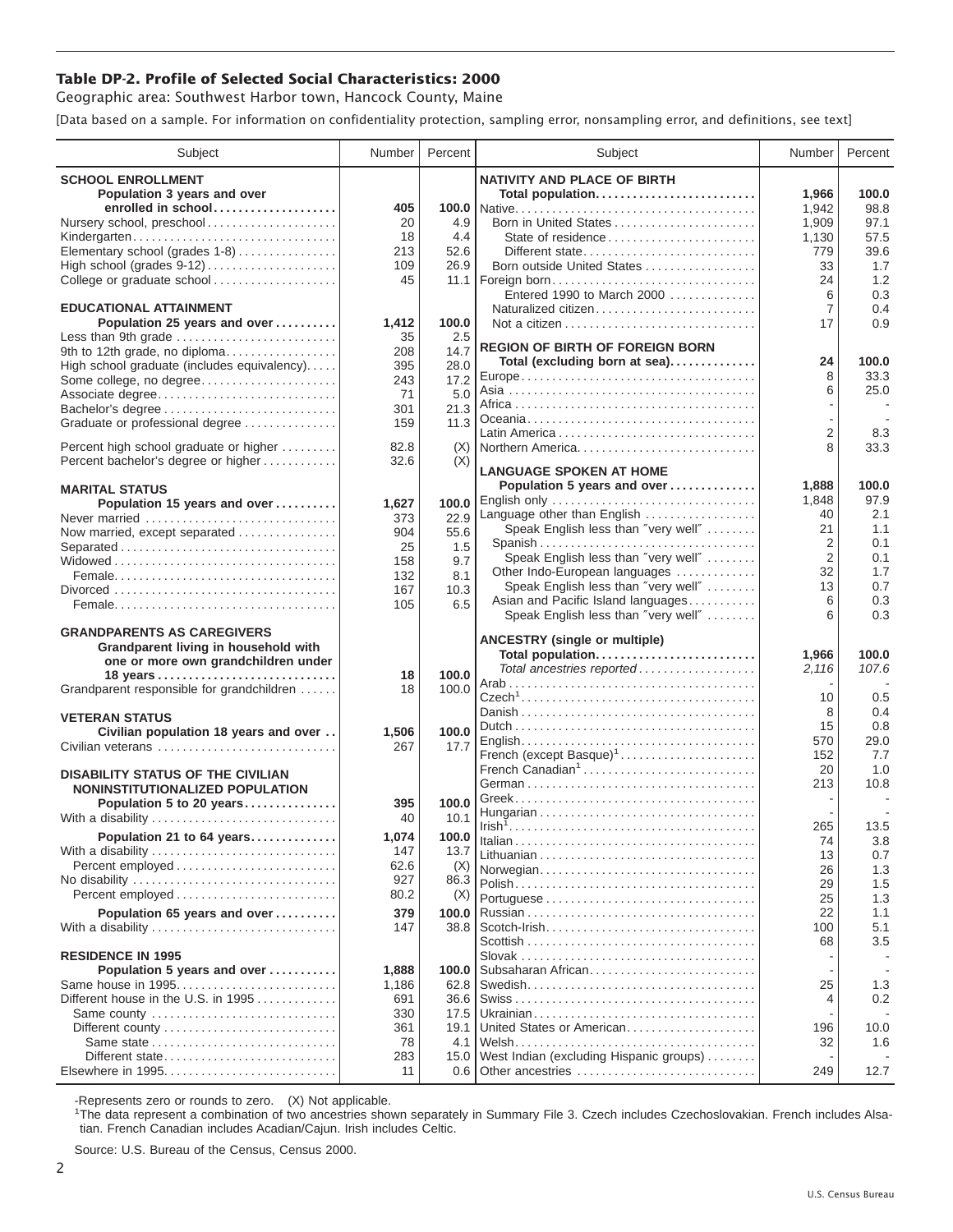## **Table DP-3. Profile of Selected Economic Characteristics: 2000**

Geographic area: Southwest Harbor town, Hancock County, Maine [Data based on a sample. For information on confidentiality protection, sampling error, nonsampling error, and definitions, see text]

| Subject                                         | Number | Percent       | Subject                                                                                | Number  | Percent          |
|-------------------------------------------------|--------|---------------|----------------------------------------------------------------------------------------|---------|------------------|
| <b>EMPLOYMENT STATUS</b>                        |        |               | <b>INCOME IN 1999</b>                                                                  |         |                  |
| Population 16 years and over                    | 1,603  | 100.0         | Households                                                                             | 901     | 100.0            |
| In labor force                                  | 1,016  | 63.4          |                                                                                        | 130     | 14.4             |
| Civilian labor force                            | 976    |               |                                                                                        | 48      | 5.3              |
| Employed                                        | 923    |               |                                                                                        | 147     | 16.3             |
|                                                 | 53     |               |                                                                                        | 100     | 11.1             |
| Percent of civilian labor force                 | 5.4    |               | $\frac{1}{2}$ \$35,000 to \$49,999                                                     | 149     | 16.5             |
|                                                 |        | (X)           |                                                                                        |         |                  |
| Armed Forces                                    | 40     |               |                                                                                        | 147     | 16.3             |
| Not in labor force                              | 587    |               | $36.6$   \$75,000 to \$99,999                                                          | 104     | 11.5             |
| Females 16 years and over                       | 857    | 100.0         | \$100,000 to \$149,999                                                                 | 55      | 6.1              |
| In labor force                                  | 481    | 56.1          | \$150,000 to \$199,999                                                                 | 12      | 1.3              |
| Civilian labor force                            | 481    | 56.1          | \$200,000 or more                                                                      | 9       | 1.0              |
| Employed                                        | 454    | 53.0          | Median household income (dollars)                                                      | 36,555  | (X)              |
|                                                 |        |               | With earnings                                                                          | 685     | 76.0             |
| Own children under 6 years                      | 101    | 100.0         | Mean earnings $(dollars)1$                                                             | 40,736  |                  |
| All parents in family in labor force            | 57     | 56.4          |                                                                                        |         | (X)<br>36.5      |
| <b>COMMUTING TO WORK</b>                        |        |               | With Social Security income                                                            | 329     |                  |
| Workers 16 years and over                       | 948    | 100.0         | Mean Social Security income $(dollars)^1$                                              | 10,502  | (X)              |
|                                                 | 690    |               | With Supplemental Security Income                                                      | 30      | 3.3              |
| Car, truck, or van - - drove alone              |        | 72.8          | Mean Supplemental Security Income                                                      |         |                  |
| Car, truck, or van - - carpooled                | 84     | 8.9           | $\text{(dollars)}^1 \dots \dots \dots \dots \dots \dots \dots \dots \dots \dots \dots$ | 4,178   | (X)              |
| Public transportation (including taxicab)       |        |               | With public assistance income                                                          | 18      | 2.0              |
|                                                 | 106    | 11.2          | Mean public assistance income $(dollars)^1 \ldots$ .                                   | 1,728   | (X)              |
| Other means                                     | 21     |               | 2.2 With retirement income                                                             | 172     | 19.1             |
| Worked at home                                  | 47     | 5.0           | Mean retirement income $(dollars)1$                                                    | 19,312  | (X)              |
| Mean travel time to work $(minutes)^1$          | 16.9   | (X)           | Families                                                                               | 554     | 100.0            |
|                                                 |        |               | Less than \$10,000                                                                     | 40      | 7.2              |
| <b>Employed civilian population</b>             | 923    |               |                                                                                        | 20      | 3.6              |
| 16 years and over<br><b>OCCUPATION</b>          |        |               |                                                                                        |         | 12.3             |
|                                                 |        |               | \$15,000 to \$24,999                                                                   | 68      | 9.2              |
| Management, professional, and related           |        |               |                                                                                        | 51      |                  |
| occupations                                     | 246    |               | $26.7$ \\ \$35,000 to \$49,999                                                         | 98      | 17.7             |
| Service occupations                             | 116    |               |                                                                                        | 121     | 21.8             |
| Sales and office occupations                    | 297    |               | $32.2$ \\ \$75,000 to \$99,999                                                         | 95      | 17.1             |
| Farming, fishing, and forestry occupations      | 38     |               |                                                                                        | 40      | 7.2              |
| Construction, extraction, and maintenance       |        |               | \$150,000 to \$199,999                                                                 | 12      | 2.2              |
| occupations                                     | 129    |               | 14.0 \$200,000 or more                                                                 | 9       | 1.6              |
| Production, transportation, and material moving |        |               | Median family income (dollars)                                                         | 50,000  | (X)              |
|                                                 | 97     | 10.5          |                                                                                        |         |                  |
|                                                 |        |               | Per capita income (dollars) <sup>1</sup>                                               | 21,509  | (X)              |
| <b>INDUSTRY</b>                                 |        |               | Median earnings (dollars):                                                             |         |                  |
| Agriculture, forestry, fishing and hunting,     |        |               | Male full-time, year-round workers                                                     | 29,792  | (X)              |
|                                                 | 42     | 4.6           | Female full-time, year-round workers                                                   | 24,044  | (X)              |
|                                                 | 106    | 11.5          |                                                                                        | Number  | Percent          |
| Manufacturing                                   | 122    | 13.2          |                                                                                        | below   | below            |
| Wholesale trade                                 | 17     | 1.8           |                                                                                        | poverty |                  |
| Retail trade                                    | 116    | 12.6          |                                                                                        | level   | poverty<br>level |
| Transportation and warehousing, and utilities   | 20     | $2.2^{\circ}$ | Subject                                                                                |         |                  |
|                                                 | 10     | 1.1           |                                                                                        |         |                  |
| Finance, insurance, real estate, and rental and |        |               | <b>POVERTY STATUS IN 1999</b>                                                          |         |                  |
|                                                 | 82     | 8.9           | Families                                                                               | 49      | 8.8              |
| Professional, scientific, management, adminis-  |        |               | With related children under 18 years                                                   | 40      | 15.4             |
| trative, and waste management services          | 83     | 9.0           | With related children under 5 years                                                    | 14      | 19.7             |
| Educational, health and social services         | 122    | 13.2          |                                                                                        |         |                  |
| Arts, entertainment, recreation, accommodation  |        |               | Families with female householder, no                                                   |         |                  |
|                                                 | 95     | 10.3          | husband present                                                                        | 18      | 26.9             |
| Other services (except public administration)   | 83     |               | 9.0 With related children under 18 years                                               | 18      | 50.0             |
| Public administration                           | 25     | 2.7           | With related children under 5 years                                                    | 7       | 70.0             |
|                                                 |        |               |                                                                                        |         |                  |
| <b>CLASS OF WORKER</b>                          |        |               | Individuals                                                                            | 231     | 12.0             |
| Private wage and salary workers                 | 665    |               | 72.0 18 years and over                                                                 | 154     | 10.2             |
| Government workers                              | 120    | 13.0          | 65 years and over                                                                      | 24      | 6.3              |
| Self-employed workers in own not incorporated   |        |               | Related children under 18 years                                                        | 70      | 17.3             |
|                                                 | 134    | 14.5          | Related children 5 to 17 years                                                         | 57      | 17.5             |
| Unpaid family workers                           | 4      |               | 0.4 Unrelated individuals 15 years and over                                            | 81      | 19.2             |

-Represents zero or rounds to zero. (X) Not applicable.

<sup>1</sup>If the denominator of a mean value or per capita value is less than 30, then that value is calculated using a rounded aggregate in the numerator. See text.

Source: U.S. Bureau of the Census, Census 2000.